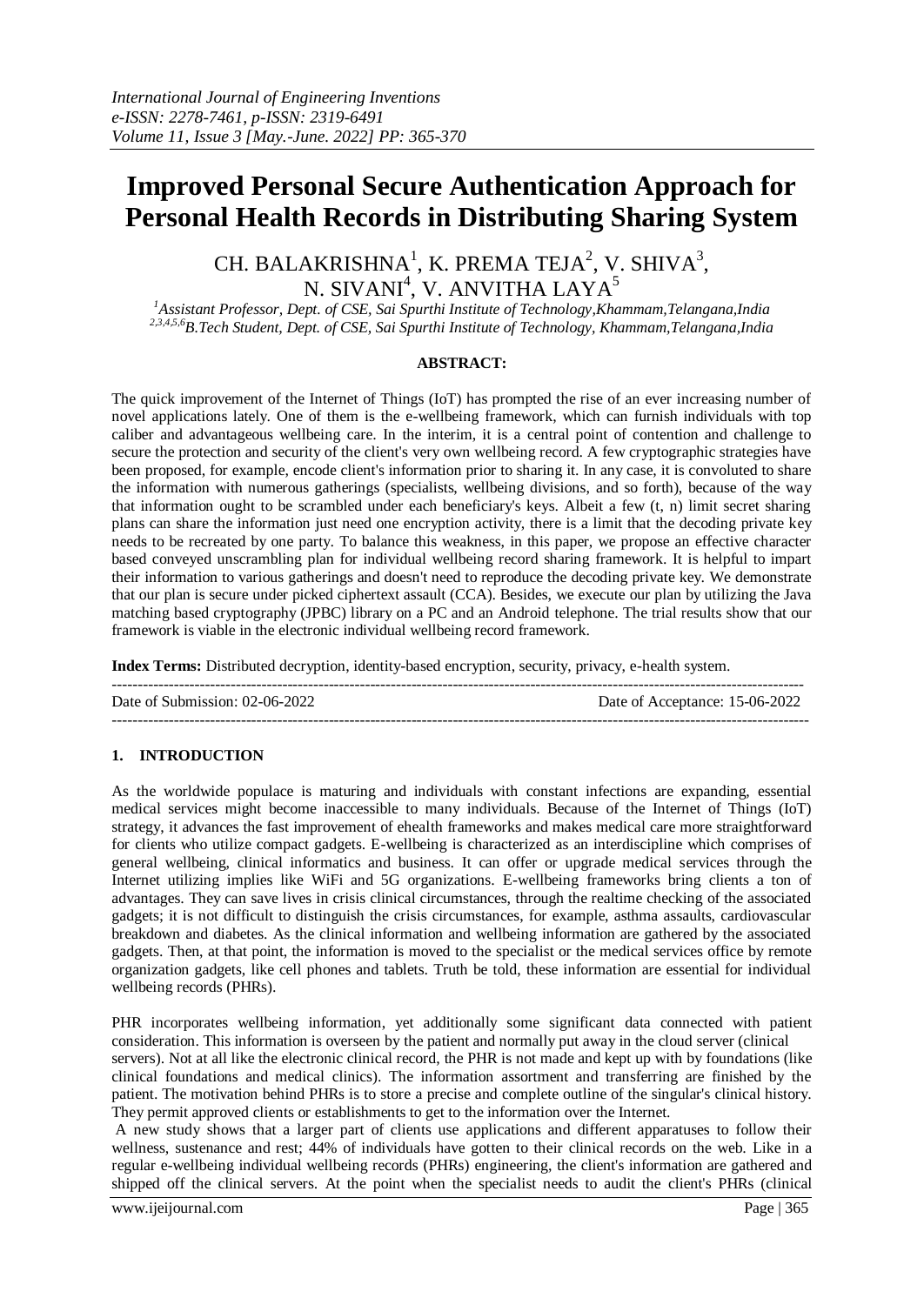information, clinical record, and so forth), he wants to download the PHRs from the clinical server. By and by, the gigantic PHRs information are generally put away and handled in the cloud stage, like Amazon Web Services, Google Cloud. Because of the PHRs contains some delicate and high-esteem information; the cloud server has turned into an alluring objective for hacking.



Fig. 1. A typical e-health PHR architecture

# **• RQ1: Can clients utilize a lightweight plan to keep the PHRs information secure?**

Various cryptographic plans are secure for the clients to imparting their information to the specialists or on the other hand medical services offices. In any case, a significant number of them are confounded for the clients to utilize, for instance, in the conventional PKI design, the clients ought to acquire and confirm each authentication. Besides, in the event that the CA is assaulted or debased, both the declaration gave by the CA furthermore the CA root testament are not trusted.

# **• RQ2: if there should arise an occurrence of imparting the PHRs to different gatherings, can the gatherings unscramble the encoded PHRs without remaking the private key?**

The (t, n) limit secret sharing plan can assist the clients with imparting the PHRs to numerous gatherings advantageously. The PHRs information as it were should be scrambled once. Be that as it may, the reproduced private key is generally a twofold document put away on a versatile medium, (for example, IC card or on the other hand USB gadget) or an electronic gadget, (for example, a cell phone or a PC). The private key is defenseless assuming a noxious application is introduced on the gadget.

# **2. RELATED WORK**

# **A. Secure Storage of Personal Health Records**

The individual wellbeing records (PHRs) are very touchy with crucial information which connects with client's protection. A few plans have been suggested that permit the patient to control the encryption of the PHRs information. For instance in Indivo, the patients can gather, keep up with and control a solid copy of their PHRs. In any case, to empower access control, a portion of these plans depend on a confided in outsider. In the writing, Hu et al. proposed a half and half open key framework (HPKI) plot. It permits the clinical benefit supplier to deal with the PHRs safely.

# **B. Identity-Based Encryption**

In the conventional PKI system, it is convoluted to deal with the huge public keys. The character based cryptography (IBC) offers a clever decision. One of the most alluring properties is that the public key of an element is its personality. Also, in the IBC frameworks, the endorsements are no more required. By and large, the public key can be processed from its character string by a predefined calculation (like a hash work) for certain contributions of public boundaries.

Boneh and Franklin presented the principal personality based encryption conspire from pairings. In their plan, a trusted party named Key Generation Center (KGC) is involved, which can extricate client's private key by utilizing its lord secret key also the personality of the client. Moreover, the public key is a hash worth of the character, and can be utilized to scramble the messages. Following Boneh's idea, various IBE plans have been proposed.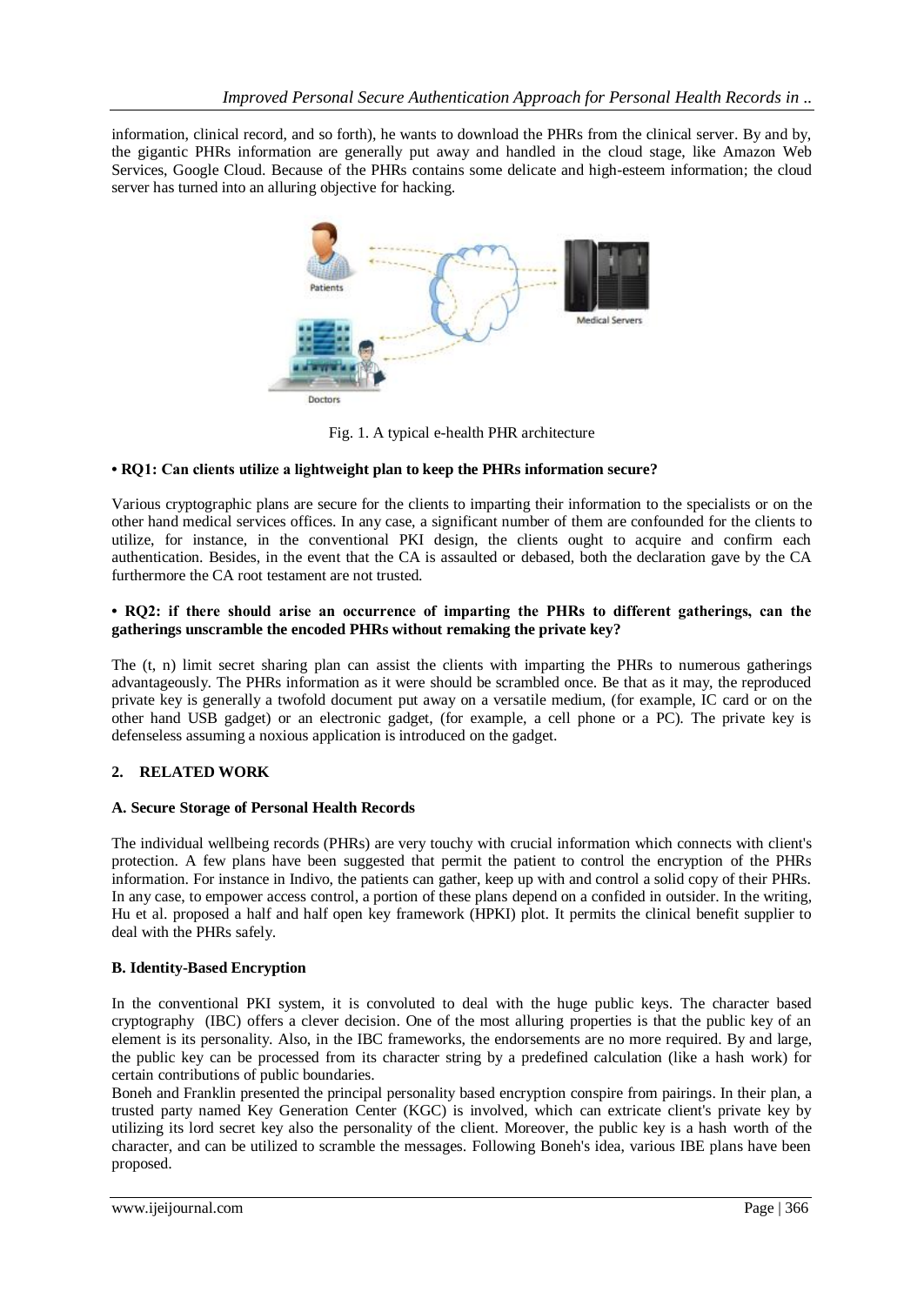#### **3. SECURITY ANALYSIS**

#### **A. Security Model**

Definition 5. Let A be a P.P.T adversary, C be a challenger. If an identity-based encryption scheme is semantically secure against an adaptive chosen ciphertext attack, then a P.P.T algorithm  $A$  has a negligible advantage against  $C$  in the games described as follows:

- Setup  $(1^{\lambda})$ : On input the security parameter  $\lambda$ , C executes the Setup process to obtain the public parameters params and the master secrete key. Then, it sends params to A and saves the master secret key.
- Phase 1: The adversary  $A$  can make  $q_m$  times queries, the  $q_i$  ( $1 \le i \le m$ ) query can be either extraction query or decryption query. The queries are described as follows:
	-
	- Extraction query (id<sub>i</sub>). On input id<sub>i</sub>, the challenger<br>
	C executes Extract process, and outputs the corre-<br>
	corresponding private key  $D_i$ , then returns  $D_i$  to  $A_i$ .<br>
	 Decryption query (id<sub>i</sub>, C<sub>i</sub>). First, on input it to  $A$ .
- Challenge: After the adversary  $A$  terminates the Phase<br>1, it generates a challenge identity  $ID$  and challenge<br>plaintexts  $(M_0, M_1)$ . Note that, the identity  $ID$  have<br>never been queried in any private key extraction in Ph

- 1.<br>The challenger C selects  $b \stackrel{r}{\leftarrow} \{0,1\}$  randomly, and com-<br>putes the  $M_b$ 's ciphertext C by running the algorithm<br>Encrypt(params, ID, M<sub>b</sub>), then the challenger responds<br>A with the ciphertext C.<br>Phase 2: This pha
	-
	-
- *ascribed as jouons:*<br>  $\therefore$  Extraction query. It is same as in Phase 1, except<br>
that  $id_i = ID$ .<br>  $\therefore$  Decryption query  $(id_i, C_i)$ . It is same as in Phase 1,<br>  $\therefore$  except that  $(id_i, C_i) = (ID, C)$ .<br>
Guess: The adversary A outputs

#### **B. Proof of Security**

Theorem 1. Assume that BF-IBE scheme is semantically secure under adaptive choosen ciphertext attack. Then our proposed distributed key generation protocol and distributed decryption protocol constitute a secure multiple-party identitybased decryption scheme of BF-IBE.

*Proof.* In  $DistEncrypt_{A,E}^b(1^{\lambda})$ , A is a P.P.T IND-ID-CCA adversary. Then, we build a P.P.T adversary  $S$  for  $\text{Encrypt}_{A,\epsilon}(1^{\lambda})$ . The adversary S can utilize A to obtain the advantage  $\epsilon/e(1 + q_E + q_D)$  to break BF-IBE scheme. Following Boneh's notion [12], first, the challenger generates a random public key such that  $K_{pub}$  =  $(q, \mathbb{G}, \mathbb{G}_T, e, n, P, P_{pub}, id, Q_{id}, H_2, H_3, H_4)$ , and the private key  $D_{id} = sQ_{id}$ . Then it sends  $K_{pub}$  to the adversary S. S uses the help of algorithm  $A$  to mount an IND-ID-CCA attack on the public key  $K_{pub}$ .

- Setup.  $S$ first sends the system parameters  $(q, \mathbb{G}, \mathbb{G}_T, e, n, P, P_{pub}, id, H_2, H_3, H_4)$  to the adversary  $A$ . We let  $H_1$  be a random oracle which is managed by  $S$  and described as below.
- $H_1$ -queries. The algorithm  $S$  controls a list that  $(id_j, Q_j, b_j, c_j)$ , we define this list as  $H_1^{list}$ , and initial it as an empty list.  $A$  can do multiple queries to the oracle  $H_1$ . When the adversary  $A$  sends the query identity  $id_i$  to the oracle  $H_1$ , algorithm  $S$  works as follows to respond to the query: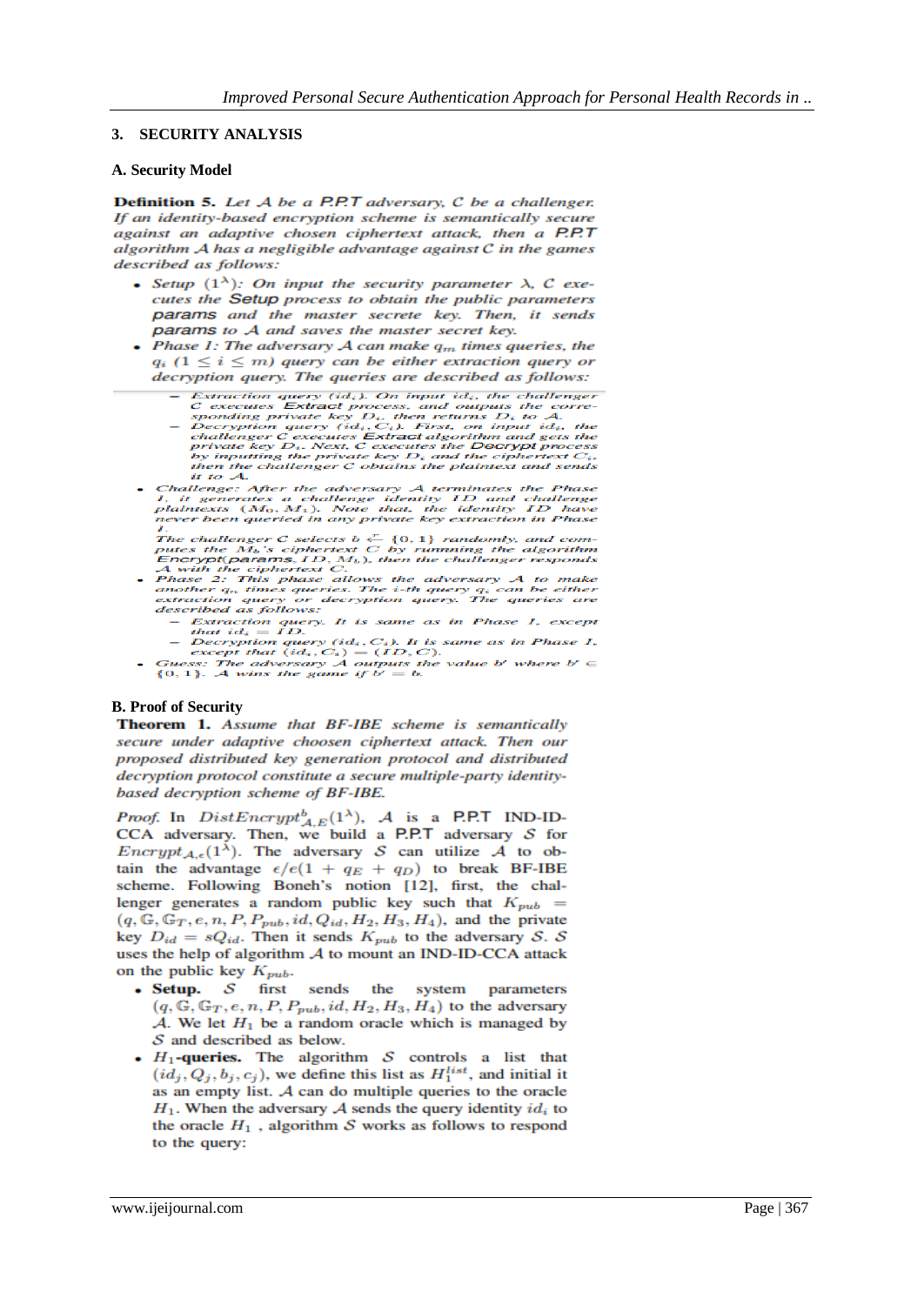- 1) If there is a matched tuple  $(id_i, Q_i, b_i, c_i)$  on the list  $H_1^{list}$ , then the algorithm S returns  $Q_i \leftarrow H_1(id_i)$ to A.
- 2) Otherwise, S randomly selects a  $\coin \leftarrow \{0, 1\}$  and the  $Pr[coin = 0] = \delta.$
- 3) Algorithm S selects  $b \leftarrow \mathbb{Z}_q^*$  randomly. If  $coin = 0$ , S computes  $Q_i = bP$ . If  $\overline{coin} = 1$ , S computes  $Q_i = bQ_{id}.$
- 4) Algorithm  $S$  sets a tuple  $(id_i, Q_i, b_i, coin)$  and adds it to the hast list  $H_1^{list}$ , then returns  $Q_i \leftarrow H_1(id_i)$ to A.

Note that, in  $A$ 's view,  $Q_i$  is uniform in  $G$  and is independent.

- Phase 1. This phase allows the adversary to make both private key extraction query and decryption query.
	- 1) Private key queries. Assume the adversary  $A$ queries  $id_i$  in this query. Algorithm  $S$  works as follows to respond the query:
		- a) S executes the algorithm  $Q_i \leftarrow H_1(id_i)$  to obtain the private key and responds it to  $H_1$ queries, sets  $(id_i, Q_i, b_i, coin_i)$  as the corresponding tuple on  $H_1^{list}$ . If  $coin_i = 1$ , S returns  $\perp$  and terminates.
		- b) If  $coin_i = 0$ ,  $Q_i = b_iP$ . We define that  $d_i =$  $b_i P_{pub}$ , i.e.,  $d_i = sQ_i$ . Hence,  $d_i$  is the private key associated with the identity  $id_i$ . Finally,  $S$ returns  $d_i$  to  $A$ .
		- 2) Decryption queries. Assume the adversary  $A$ queries  $(id_i, C_i)$  in this query. Let  $C_i$  $(U_i, V_i, W_i)$ , S works as follows to respond the query:
			- a) S executes the algorithm  $Q_i \leftarrow H_1(id_i)$  to obtain the private key and respond  $A$ 's  $H_1$ queries. Then sets the tuple  $(id_i, Q_i, b_i, coin_i)$ as the matched tuple on the hast list  $H_1^{list}$ .
			- b) If  $coin_i = 0$ , S executes the algorithm on input the query identity  $id_i$  to get the private key. Then  $S$  returns the decryption query by using the private key.
			- c) If  $coin_i = 1$ , then we have  $Q_i = b_i Q_{id}$ .
				- $-S$  sets  $C_i' = (b_i U_i, V_i, W_i)$ . Lets  $d_i = sQ_i$ which is the corresponding private key of the identity  $id_i$ . To decrypt  $C_i$  by the private key  $d_i$ , it is same as to decrypt  $C'_i$  by using  $d_{id}$ in BF-IBE.
				- Returns the decryption query  $C_i'$  to the challenger, then sends the challenger's response to  $\mathcal{A}$ .
	- **Challenge.** If the adversary  $A$  determines that the Phase 1 is finished, it will output a challenge identity  $id_{ch}$  and challenge messages  $(M_0, M_1)$ . Algorithm S works as follows:
		- 1) The algorithm  $S$  sends the messages  $M_0$  and  $M_1$  to the challenger  $C$ , then  $C$  returns a BF-IBE ciphertext such that  $C = (U, V, W)$ , which is a ciphertext of  $M_c$ , and c is randomly selected from  $\{0,1\}$ .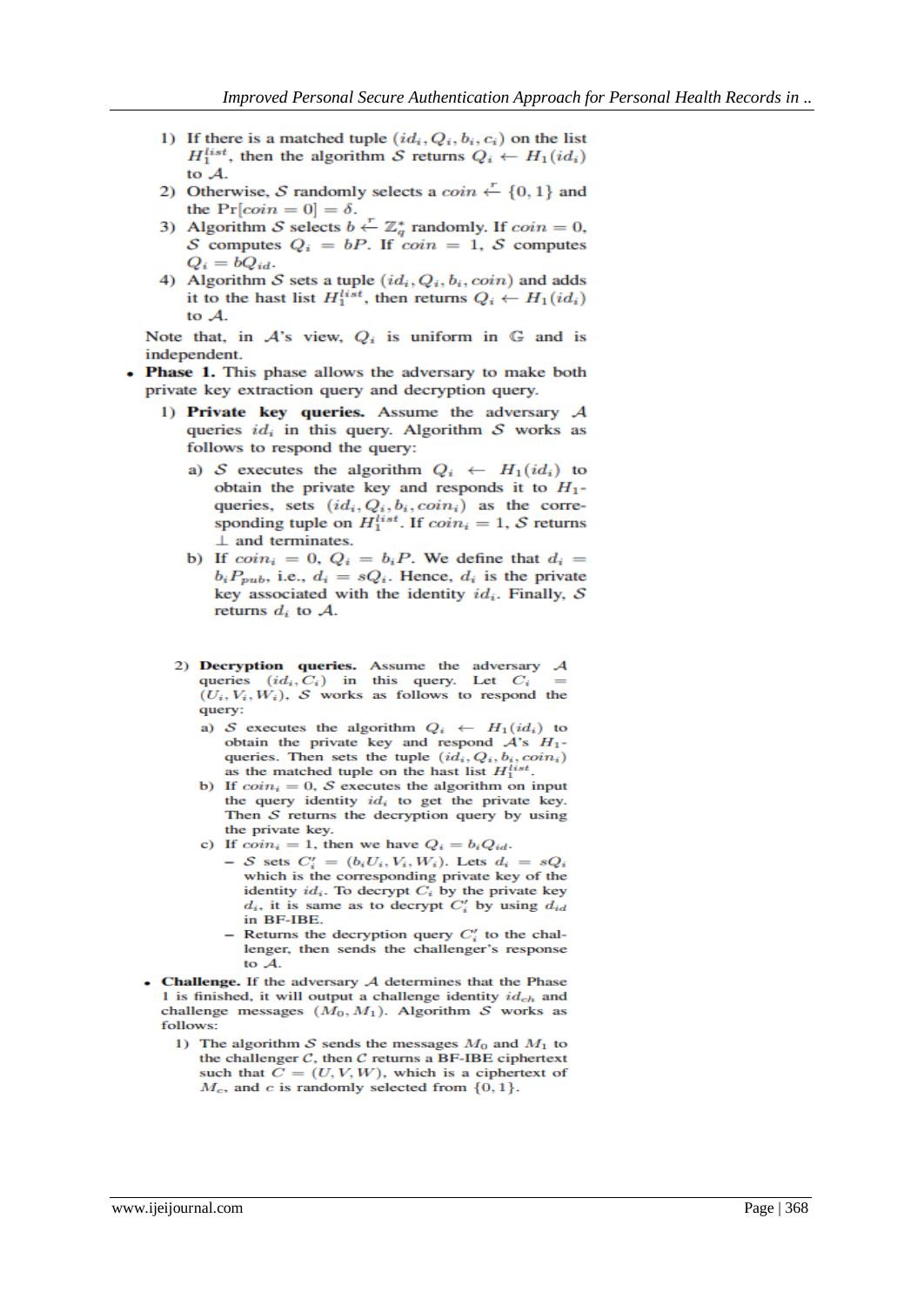- 2) S executes the algorithm to respond  $Q \leftarrow H_1(id_{ch})$ for the  $H_1$ -queries. Assume there exists a tuple  $(id_{ch}, Q, b, coin)$  in the list  $H_1^{list}$  that corresponds to  $id_{ch}$ . If  $coin = 0$ , S returns  $\perp$  and terminates.
- 3) If  $coin = 1$ , then  $Q = bQ_{id}$ . The algorithm S sets  $C' = (b^{-1}U, V, W)$ , then sends  $C'$  to A.
- Phase 2. The queries on this phase are the same as in Phase 1. However, the adversary  $A$  cannot query the challenge ciphertext. If  $A$  queries the challenge ciphertext,  $S$ returns  $\perp$  and terminates.
- Guess. Finally, the algorithm  $A$  outputs a guess  $c'$ . Algorithm  $S$  outputs  $c'$  as the guess for  $c$ .

Claim. In the simulation stage, if the algorithm  $S$  does not abort, and the view of adversary  $A$  is identical between the simulation and the real attack. Then we have  $|Pr[c = c'] 1/2$  >  $\epsilon$ .

*Proof of claim.* The response of  $H_1$ -queries is uniform and independent distributed in G. It is same as the real attack. For all the queries, the responses are true. Additionally, the ciphertext  $C'$  to be challenged is a BF-IBE ciphertext of  $M_c$ where  $c$  is randomly selected from  $\{0, 1\}$ . Thus, on the basis of the definition, we have  $|\Pr[c = c'] - 1/2| \ge \epsilon$ .  $\Box$ 

## **4. PERFORMANCE AND EXPERIMENTAL RESULTS**

We execute our proposed numerous unscrambling plan utilizing JPBC library. The trial assessment and results are displayed in this part. Also, we give the running time examination between our plan and the first BFIBE plot. The tests were carried out on a ThinkPad PC (with an Intel Core i5-520M double center processor, 4GB memory and Microsoft Windows 10 working framework) and an Android telephone (Google Nexus 6P with a Qualcomm Snapdragon 810 quad-center processor, 3GB Slam and Android Oreo 8.1.0 working framework). We pick the sort A bend ( $K = 12$ , rBits = 160) to execute the explore. We first show the time-utilization consequences of every calculation in the BF-IBE plot.







Fig. 3. Running time of Each Progress on Laptop Fig. 4. Running time of Each Progress on Android Phone



Fig. 5. Running time of Each Progress on Laptop Fig. 8. Running time of Each Progress on Android Phone